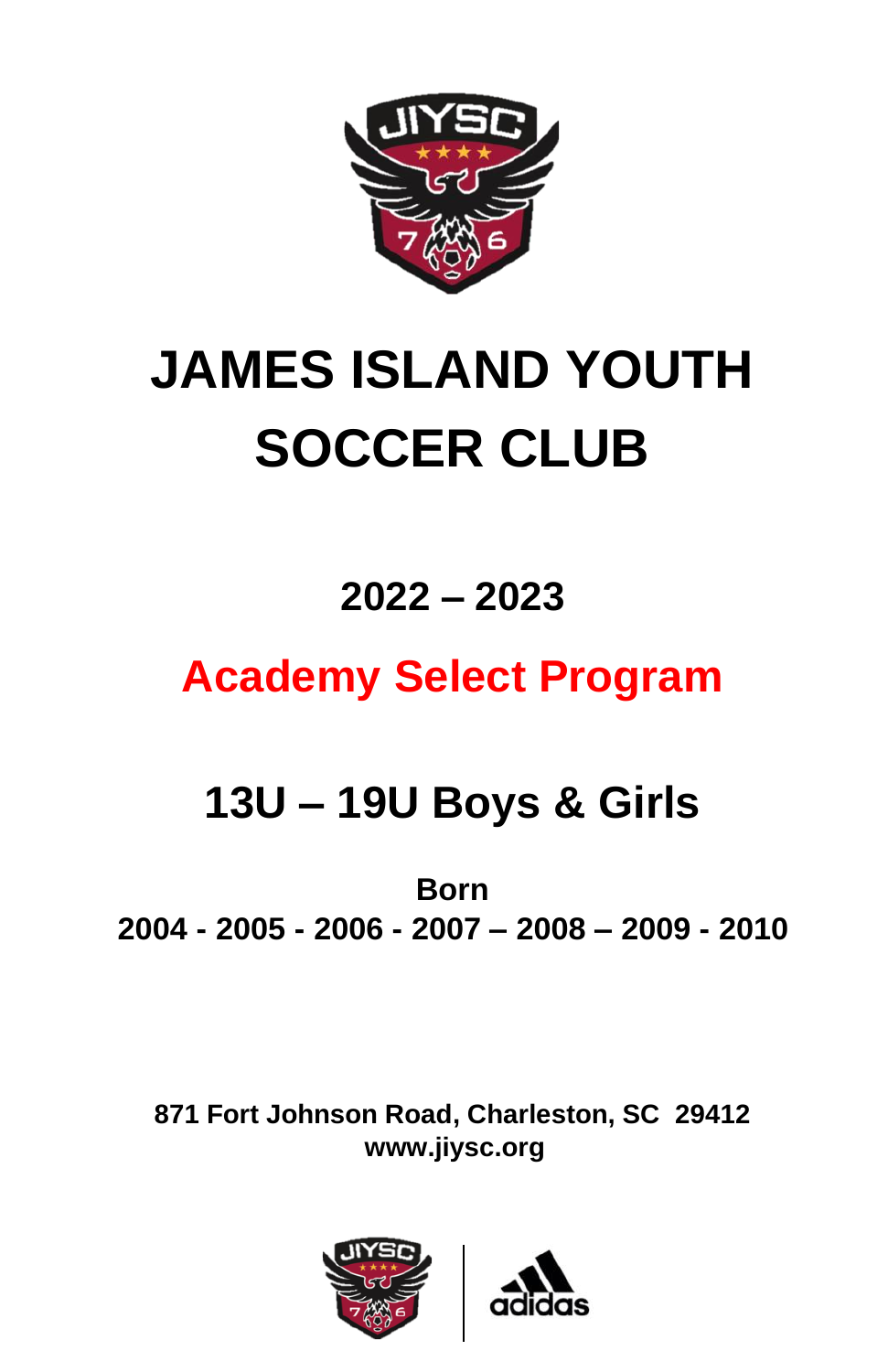## **James Island Youth Soccer Club**

## **Academy Select Program**

### **Ambition. Passion. Excellence.**

### **The Goal of JIYSC Academy Select Program**

Is to provide an **ENJOYABLE** atmosphere, where each player can be challenged to **DEVELOP** their **TECHNICAL** and **TACTICAL** skills in a **COMPETITIVE** environment but also retain the **LOVE of the game of SOCCER**.

### **Introduction**

JIYSC's Academy Select is a competitive program and is designed to meet the needs of players that desire a challenging playing environment. There is one primary goal associated with our competitive program: **to enable each of our players to achieve her or his individual goals with respect to soccer.** Since we service a wide range of players in our competitive program, this means that we must offer appropriate levels of competition. JIYSC are associate with the state leagues and place teams in the follow:

- **O** National League
- **O** Piedmont League
- **O** Challenge League
- **O** Presidents Medal Soccer League
- **O** Open League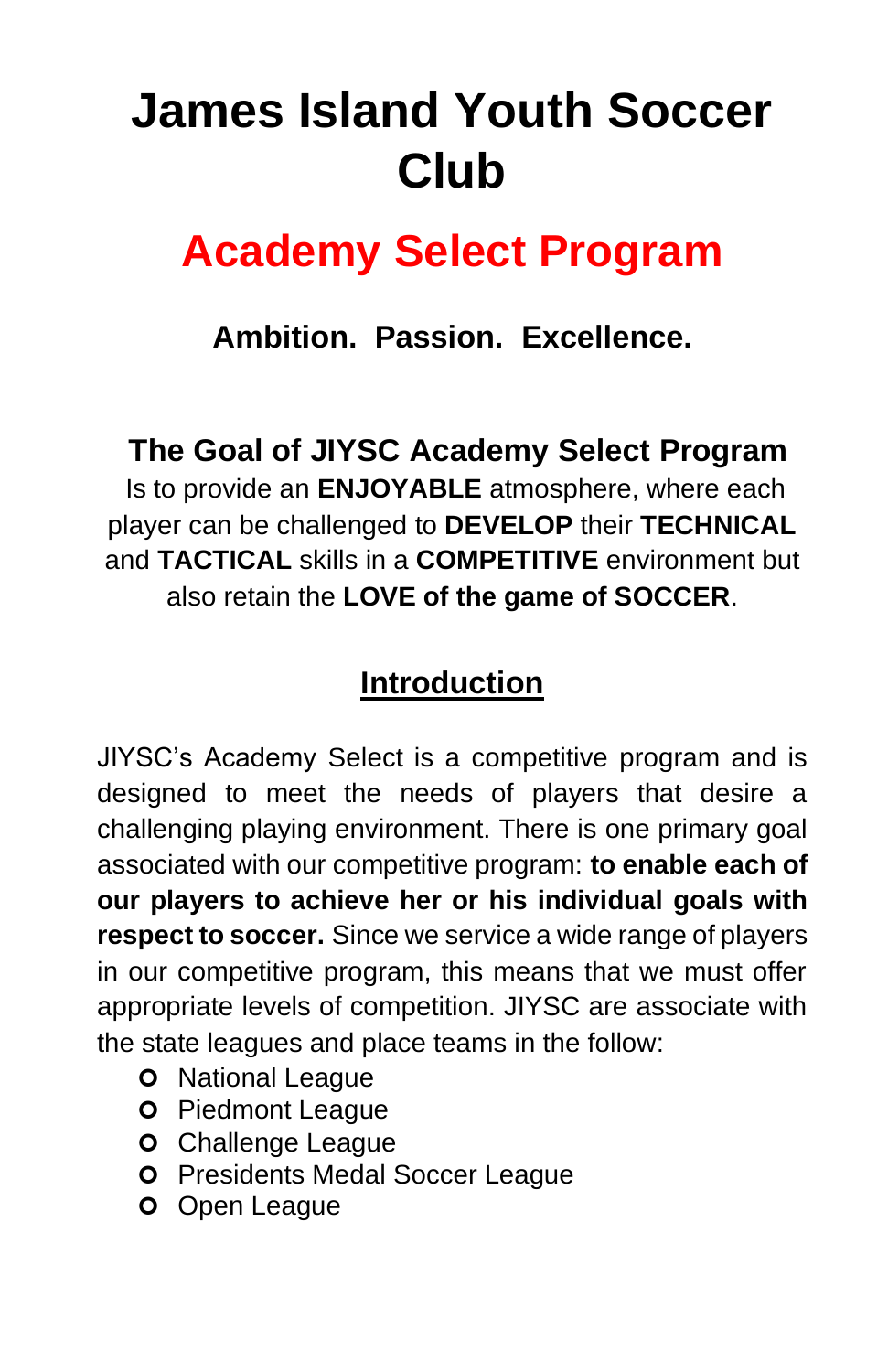There is a correlation between the type of team and the league in which that team plays. Our tops teams are looking to progress through the leagues and compete in as high a league as possible. **National League** is the platform our top teams work towards. To get there we must be promoted through the **Piedmont** league, where teams compete regionally. **SCYSA Challenge** teams are those in which the goal of the team is get promoted into Piedmont. **SCYSA Presidents Medal and Open Soccer League** are those in which the goal of the team more locally.

In keeping with our primary goal of enabling each of our players to achieve her or his individual goals with respect to soccer, it is the goal of our teams to be highly competitive in each league with the goal of competing for and winning State Championships. This is a difficult task, and yet one from which we don't shrink; after all, if we're going to provide the challenges and resulting opportunities that our players deserve, we must be willing to dream as big as they do. After all, not many of our players will end up playing professionally - but helping each to learn to dream and to work hard to achieve that dream is something that will stay with that player forever.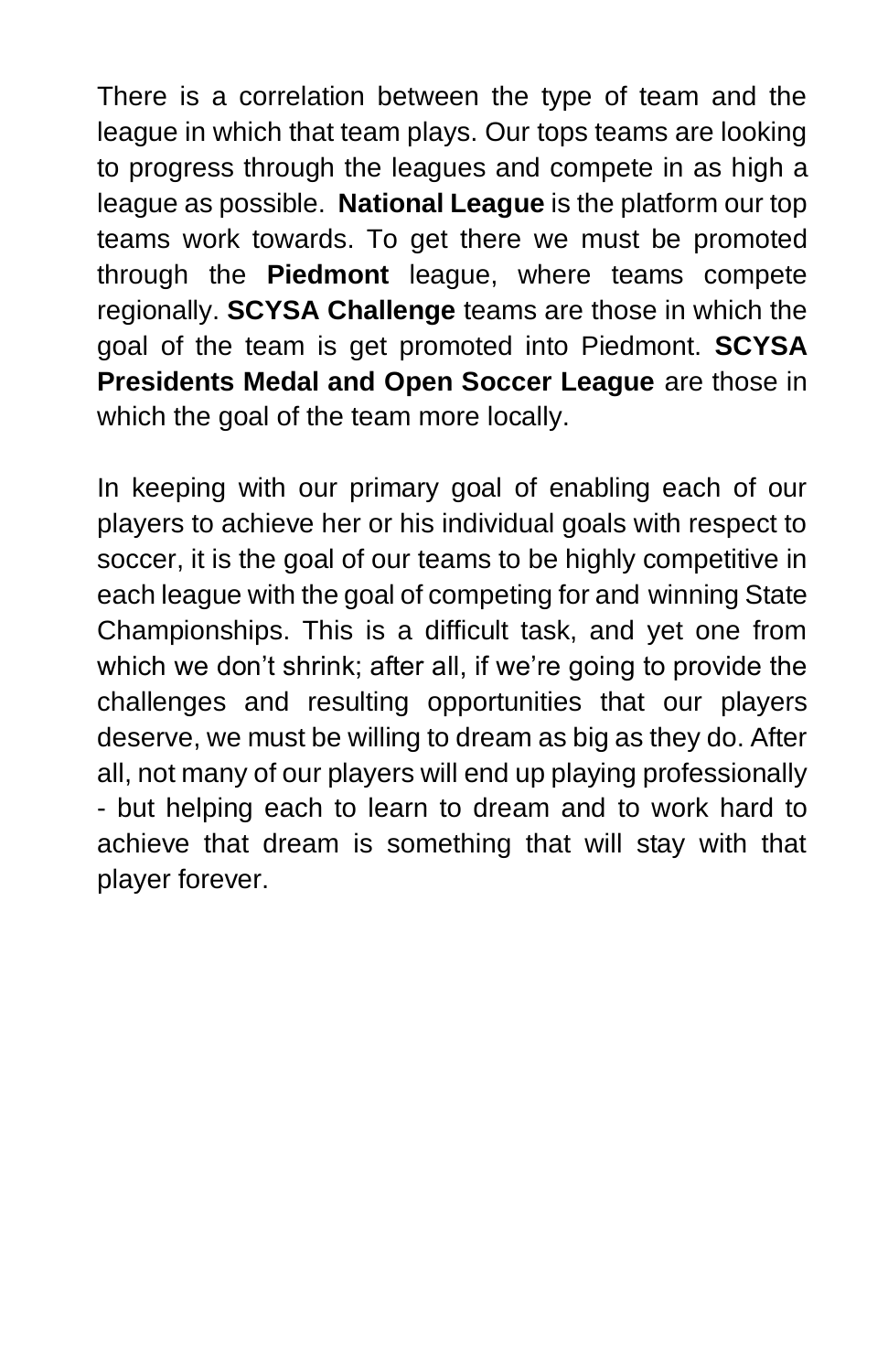### **Commitments**

#### **Financial obligations to JIYSC are non-refundable for August 2022 – May 2023.**

#### **Financial**

#### **JIYSC Academy Select Program Club Fees are as follows:**

#### **13U – 14U**

- **\$1600**
- **\$400 due upon acceptance of position**
- **The remaining \$1200** can be paid in full or 3 instalments of \$400 (August 2022, November 2022, and January 2023)

#### **Fees Include**

- 3 x sessions per week
- 4 tournaments (2 per season)
- **O** Administration
- Fields
- **O** Insurance
- **O** League Registration

#### **15U – 19U**

- **\$950**
- **\$350 due upon acceptance of position**
- **Remaining \$600** can be paid in full or 2 instalments of \$300 (August 2022, November 2022)

#### **Fees Include**

- 3 x sessions per week
- 2 tournaments
- **O** Administration
- O Fields
- O Insurance
- **O** League Registration

#### **Fees Not Included**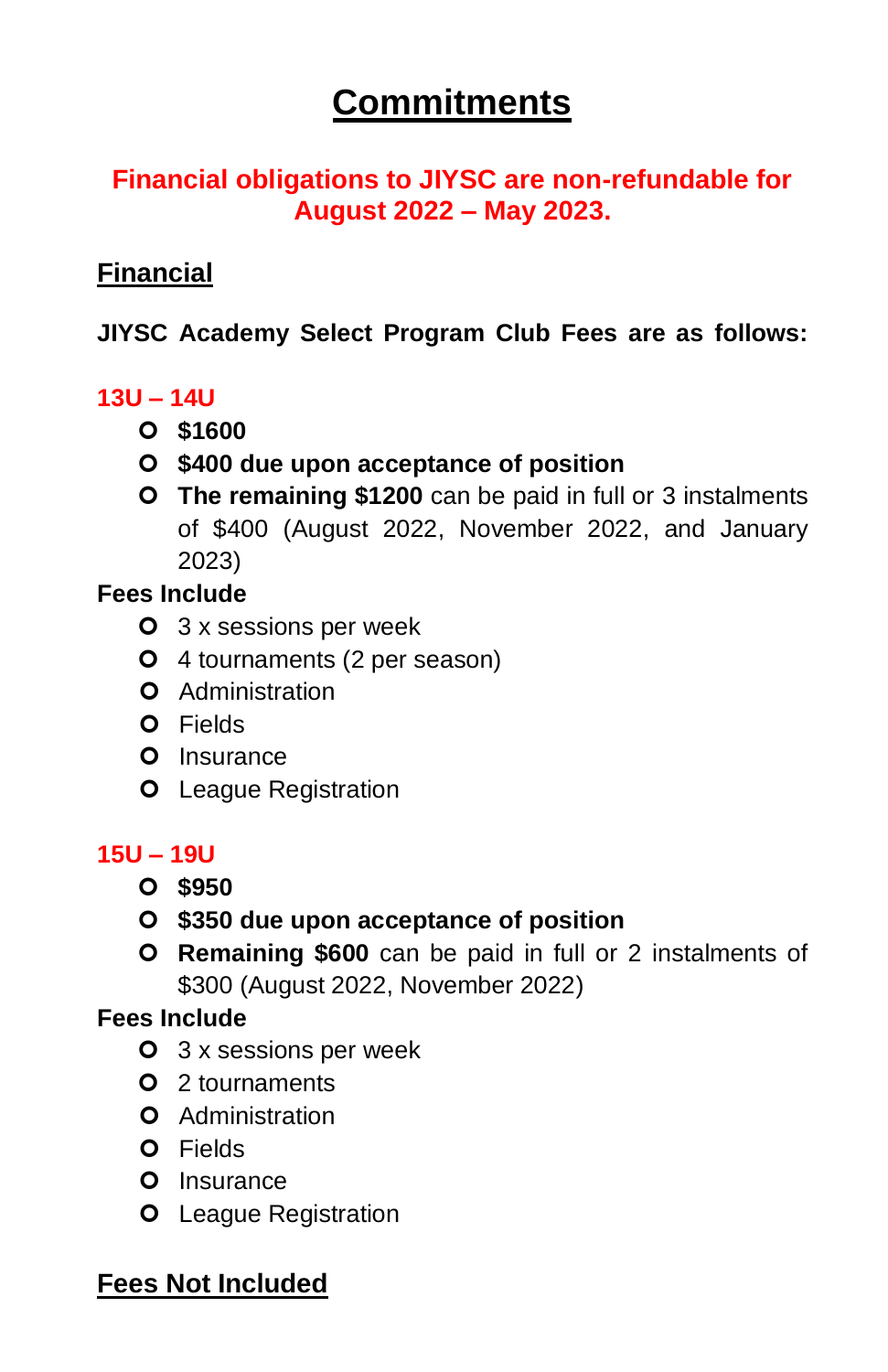- Uniform Cost
- All fees associated with additional tournaments and leagues.
- Coaches Travel Expenses
- Players and their families are responsible for their own travel costs.

#### **Player Commitment**

- Arrive on time for practice
- Attend practice and make-up practice
- Attend tournaments and games
- Attend skills sessions and goalie training (if applicable)
- Practice at home on basic technical skills

#### **Parent Commitment**

- Parents are asked to support their coach and the Academy Select Program by ensuring their child attends training as listed above.
- Parents are asked to represent JIYSC in a positive manner with correct sideline behavior and to set a good example for their player.
- Academy Select parents are required to fulfill volunteer hours at the club (4 hours per season. 8 hours for the full year). Your support is needed at all JIYSC tournaments and functions throughout the year.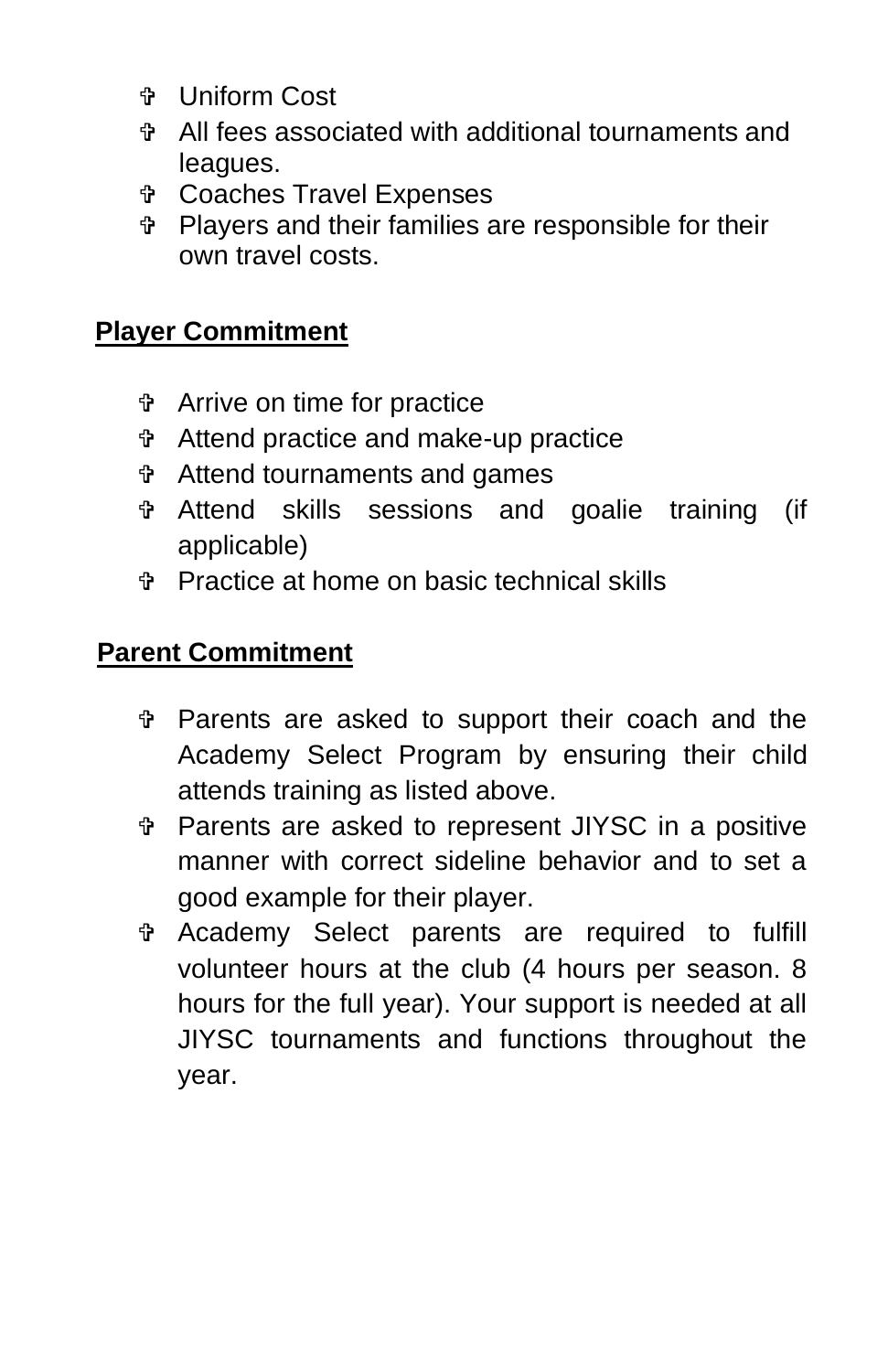#### **Joining The Club**

Players interested in joining the JIYSC Academy Select Program are required to attend evaluations in May each seasonal year.

- Evaluation Dates are as follows:
	- $O$  May  $9<sup>th</sup>$
	- $O$  May 11<sup>th</sup>
	- $O$  May 15<sup>th</sup>
- Offers will be communicated no later than will be made on Tuesday, May 17<sup>th</sup>, 2022.
- Upon acceptance of position players will be required to register to the club and pay the first initial payment by Friday 20<sup>th</sup>, 2022.
- Players can also request to be assessed for potential inclusion in the JIYSC Junior Academy Program at any time during the year.

**Tryout Evaluation Fee** \$30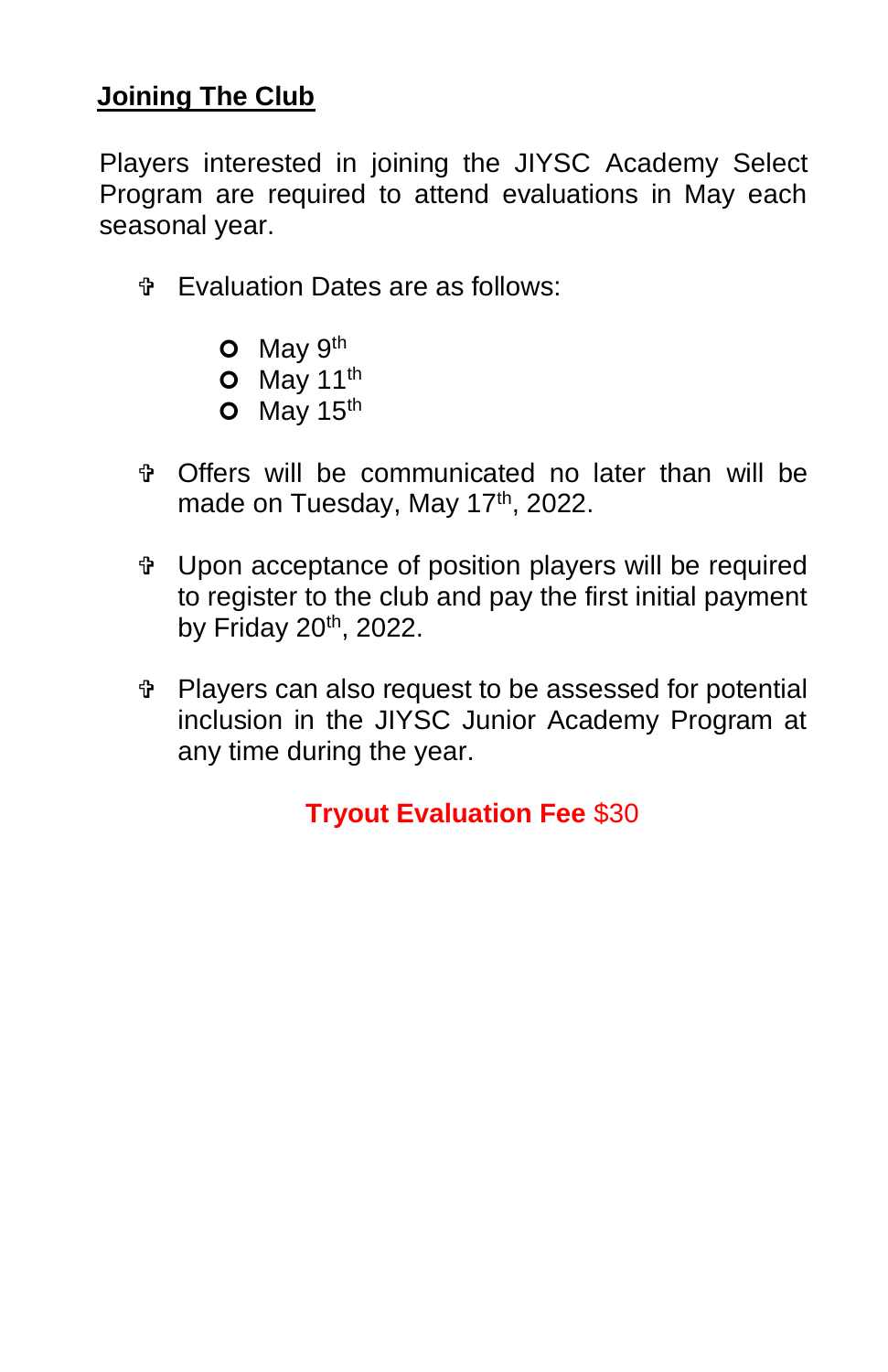#### **Academy Select Pre-Season Camp**

JIYSC Junior Academy offers a Pre-Season Team Camp at JIYSC Main Soccer Complex August 8<sup>th</sup> – 11<sup>th</sup>.

- Focus is soccer with an emphasis on small, sided games, technique, and speed of play.
- Players are coached by JIYSC professional coaches.

#### **Summer Training**

JIYSC recently partnered with No1 Soccer Camps, who will be bringing their soccer camps to the JIYSC Main Complex this Summer.

There are sessions that run from the start of June to end of July. More details can be found on JIYSC Website.

- Designed for players who want to continue working on their technique and ball skills during the summer.
- The sessions will focus on improving overall technique and consist of small-sided games.
- Players are coached by JIYSC directors.
- There is an additional fee for the sessions.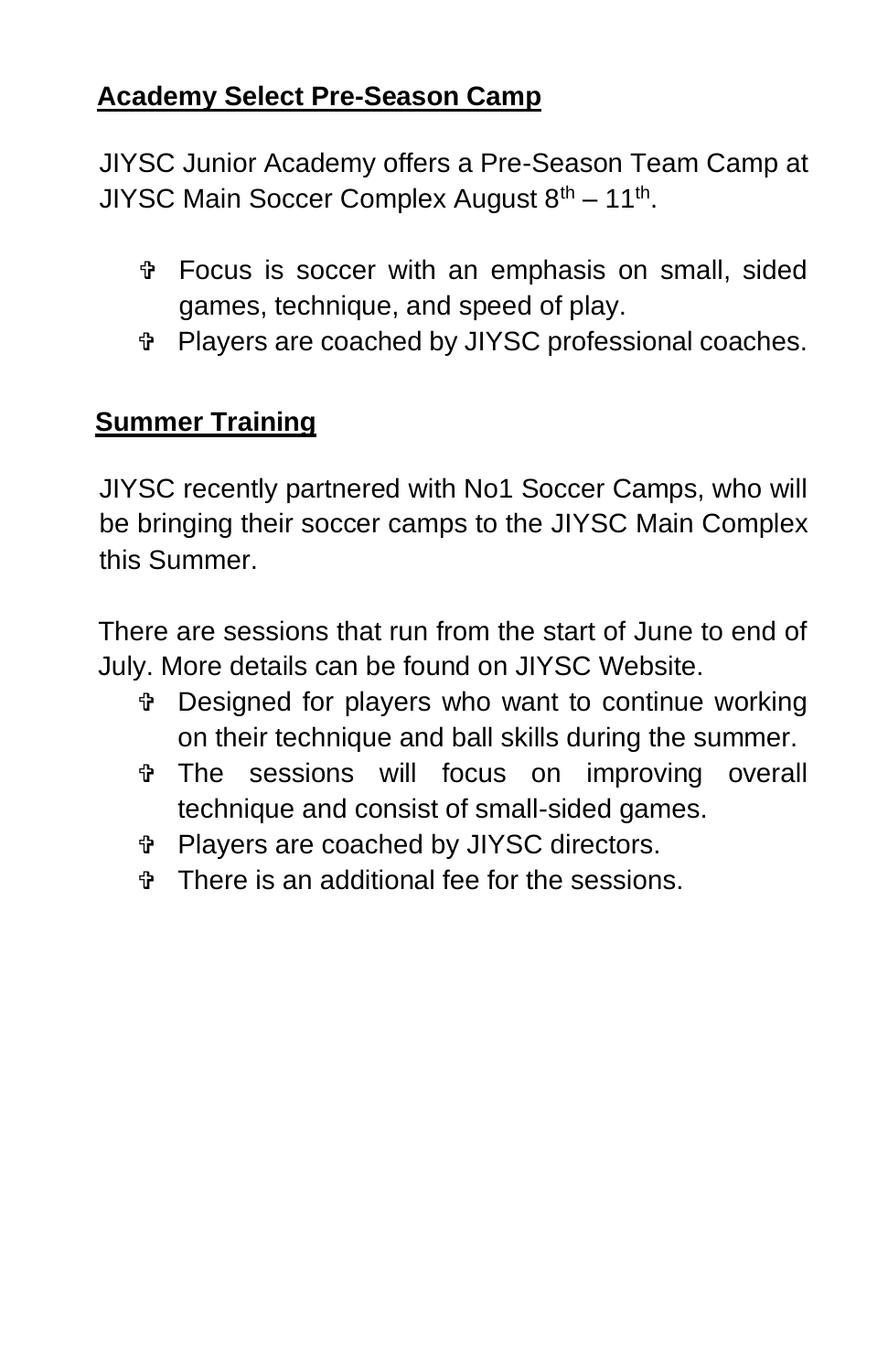#### **Q: When and how do we find out about game and tournament schedules?**

**A:** Game and Tournament schedules will be created by JIYSC leadership and coaching staff. It will be communicated before the season starts.

#### **Q: Do all players have to stay in the same hotel for tournaments?**

**A:** Team managers arrange for out-of-town accommodations for the team. Staying with your team enhances camaraderie among teammates and facilitates easy communication about any changes on game day. JIYSC prefers that all players stay at the same hotel.

#### **Q: Is the Pre-Season Team Camp mandatory?**

**A:** It is highly recommended for all club players

#### **Q: Is the Summer Training Program mandatory?**

**A:** It is highly recommended with 6 different sessions to choose from

#### **Q: Can I still be a "team parent" for my child's team?**

**A:** Academy Select Teams rely on parents to fill volunteer jobs. Positions include:

*Team Manager* - responsible for maintaining team records, tournament registration, team fees. Responsible for budgeting and managing team funds by collecting fees and paying expenses. Responsible for arranging accommodations for out-of-town games.

#### **Q: Is Financial Assistance available?**

**A:** Yes, Financial Assistance is available for those who qualify. Application Forms are located on the JIYSC Website. *All Financial Assistance Forms must be turned in by the deadline.*